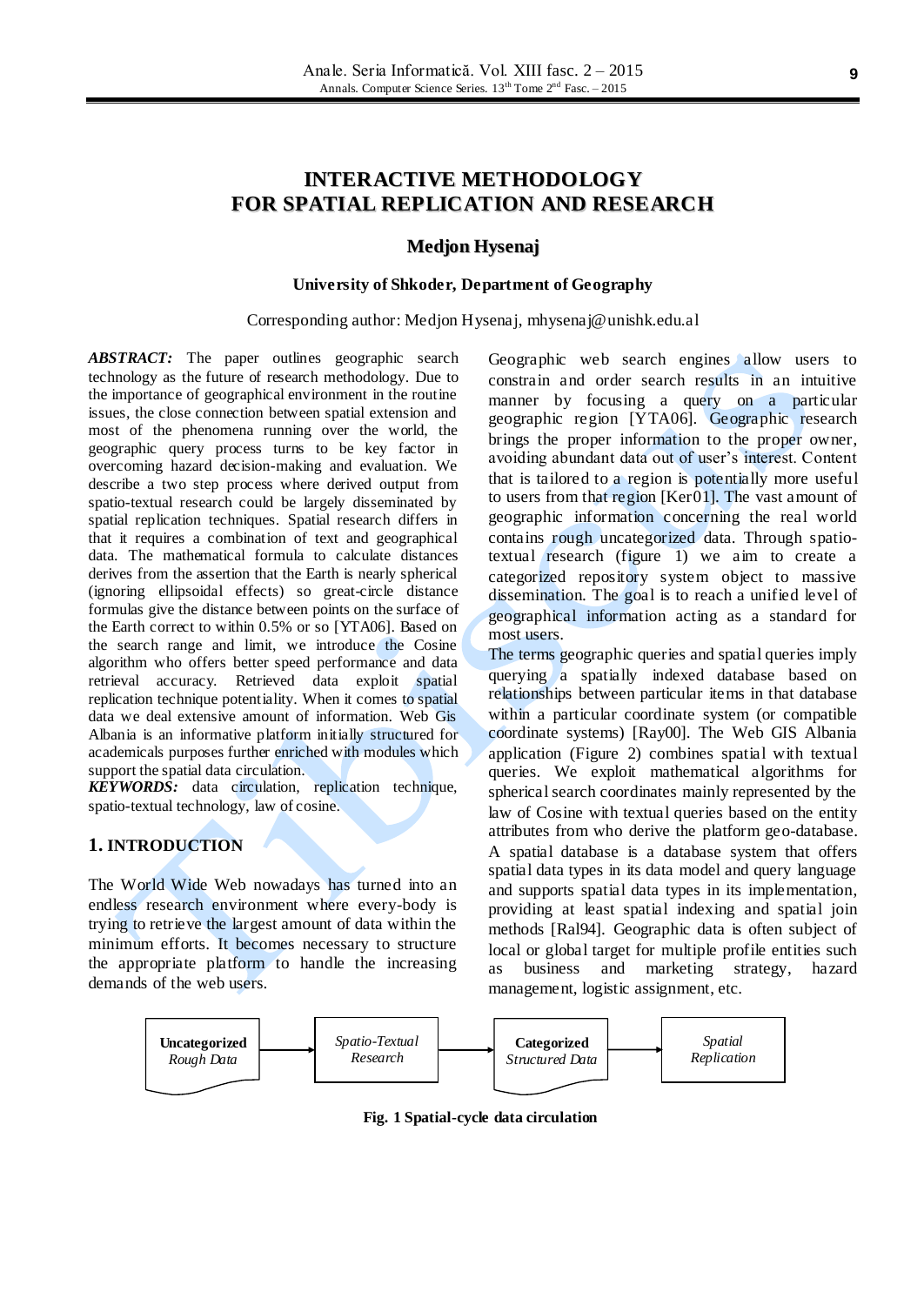Anale. Seria Informatică. Vol. XIII fasc. 2 – 2015 Annals. Computer Science Series.  $13<sup>th</sup>$  Tome  $2<sup>nd</sup>$  Fasc.  $-2015$ 



**Fig. 2 WGA application, Back-office**

As for large part of web research has strict implicit or explicit connection to geographic location we determine that these issues turn to be geo-sensitive. Hence the use of spatial database as the backbone repository instrument for the application could turn into a logic solution for the increasing number of georequests. A spatial database is considered complete from that it accomplishes thoroughly every complex request. Hence it is important enriching the geodatabase with current and updated information.

# **2. RESEARCH METHODOLOGY**

The application research process allows the user to deal with multi functionalities, covering large part of user request, without the need to perform distinct and consecutive actions. Let's analyze two distinct cases.

*Case one:* the request consists to retrieve a list of bars, hotels and restaurants within e distance of 10 km from a specific hotel? For management purpose the investor need to retrieve a list of these three business entities that could turn useful or maybe potential competitors fur his future investment. He isn"t interested in other entities so he doesn"t expect the list to contain other useless data. By so the search engine offers the exact output he needs with minimum efforts. From figure two we notice there are six entities that fulfill both requirements distance and type. Further the user needs a report containing only the bars? Although the distance remains the same, the modified query will turn already three from previous points.

*Case 2:* During the period 2010-2011, Shkodër district suffered from large scale flood. The population was affected from both social and economic aspect. By that time, responsible authorities were charged for uncoordinated action and slow intervention process. Basically the created situation was the product of a missing platform, able to lead to well organized instructions. The elaboration of an evacuation plan consists in finding the optimal routes (distance and security), accommodation entities (shelter for affected population) from flooded areas, etc. The current application would have solved many uncertainties in short time.

Three years ago after the first online appearance, the application handled the research process exploiting the Haversine formula (1). Principally the Haversine formula is far superior from other formulas for small distances at the range of a couple of meters. However the applications goal is to perform researches far beyond this limit.

| $dLat = (lat2-lat1)$                                                   | (1) |
|------------------------------------------------------------------------|-----|
| dLon=(lon2-lon1)                                                       |     |
| $a=sin(dLat/2)*sin(dLat/2)+cos(lat)*cos(lat2)*sin(d Lon/2)$            |     |
| $*\sin(dL \cdot n/2)$                                                  |     |
| distance = $6371 * 2 * \text{atan2}(\text{sqrt}(a), \text{sqrt}(1-a))$ |     |

Claiming larger distances at the range of kilometers, we discovered that Vincenty formula or the low of Cosines have better performance as for accuracy matter. The Law of Cosines (2) uses spherical geometry to calculate the great circle distance for two points on the globe [Chr00].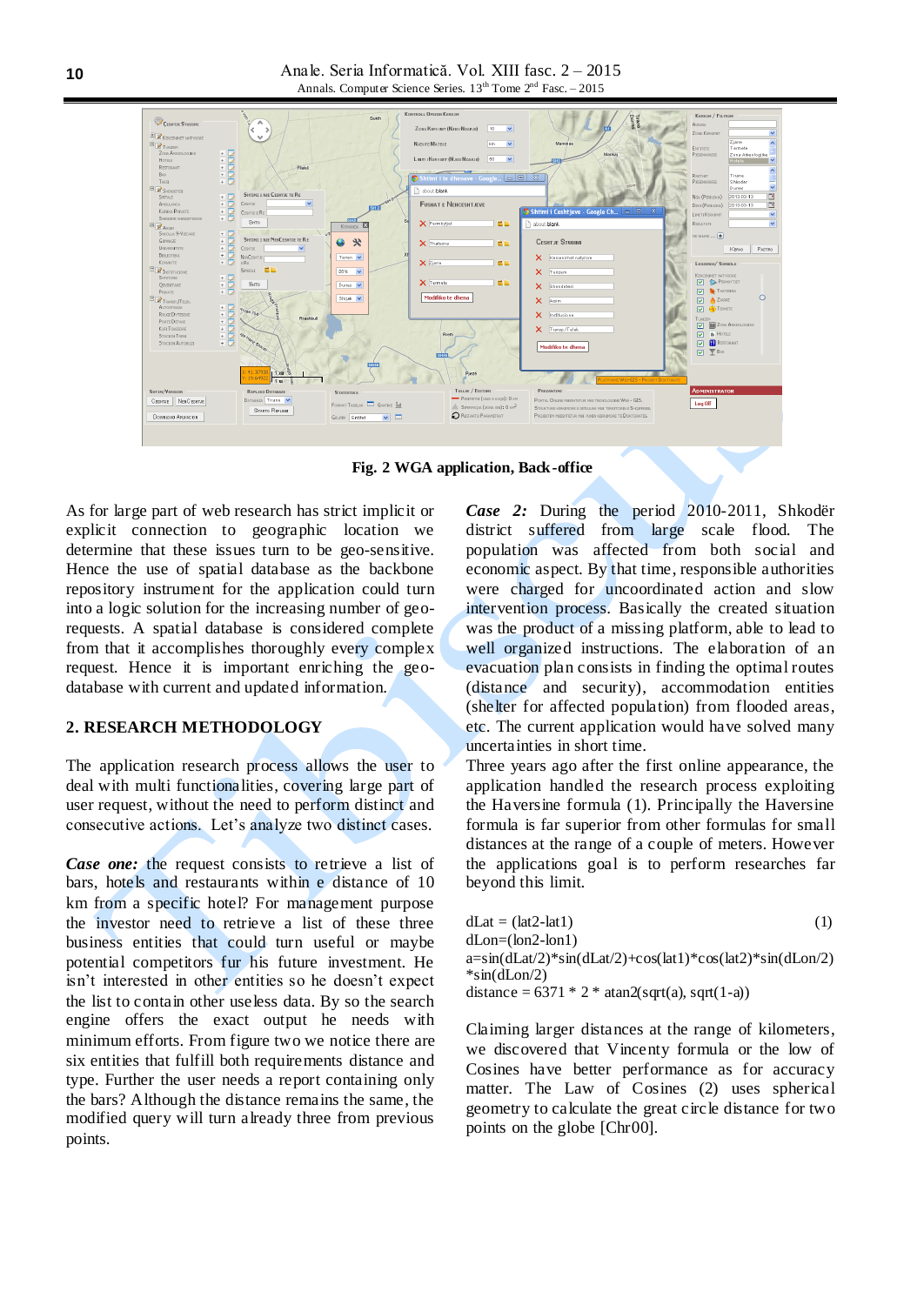Anale. Seria Informatică. Vol. XIII fasc. 2 – 2015 Annals. Computer Science Series. 13<sup>th</sup> Tome 2<sup>nd</sup> Fasc. – 2015



**Fig. 3 Research schema**

Although the Haversine formula is more robust to floating point errors [\*\*\*00], in fact, JavaScript (and most modern computers & languages) use "IEEE 754" 64-bit floating-point numbers, which provide 15 significant figures of precision, with this precision; the simple spherical law of Cosines formula gives well-conditioned results [Chr00]. On the other side the low of Cosines performs much faster than the Vincenty formula. So taking into account speed performance and accuracy of retrieved data, we conclude that at present the law of Cosines meets better application goal.

$$
d = a\cos(\sin\phi 1 * \sin \phi 2 + \cos\phi 1 * \cos \phi 2 * \cos \Delta\lambda) * R \qquad (2)
$$

Below we notice the low of Cosines formula integrated into the application search code where the 's' variable according to the row of appearance stands for: latitude, longitude, latitude, search\_radius and search\_limit.

SELECT name, address, latitude, longitude, (6371 \*  $\arccos(\cos(\text{radians}(\frac{1}{6} \text{s})))$  \*  $\cos(\text{radians}(\text{lat}))$  $cos(radians(lng) - radians('%s')) + sin(radians('%s')) * sin($ radians(lat)))) FROM geographic\_table HAVING search\_radius < '%s' ORDER BY search\_radius LIMIT 0, '%s'"

The interface (figure 4) containing the necessary tools to perform the required actions. The goal is to dismantle every issue into elementary parts so that the user can easily reach the target.

The set of filters handle complex queries structured to cope various situations in a stressful and eager investigation environment, also based on the involved entities additional criteria have been added. They reflect relevant attributes derived from the responsible geo-database. Further the intention remains to keep enriching the platform with additional modules and research specifications.



**Fig. 4 Research tool**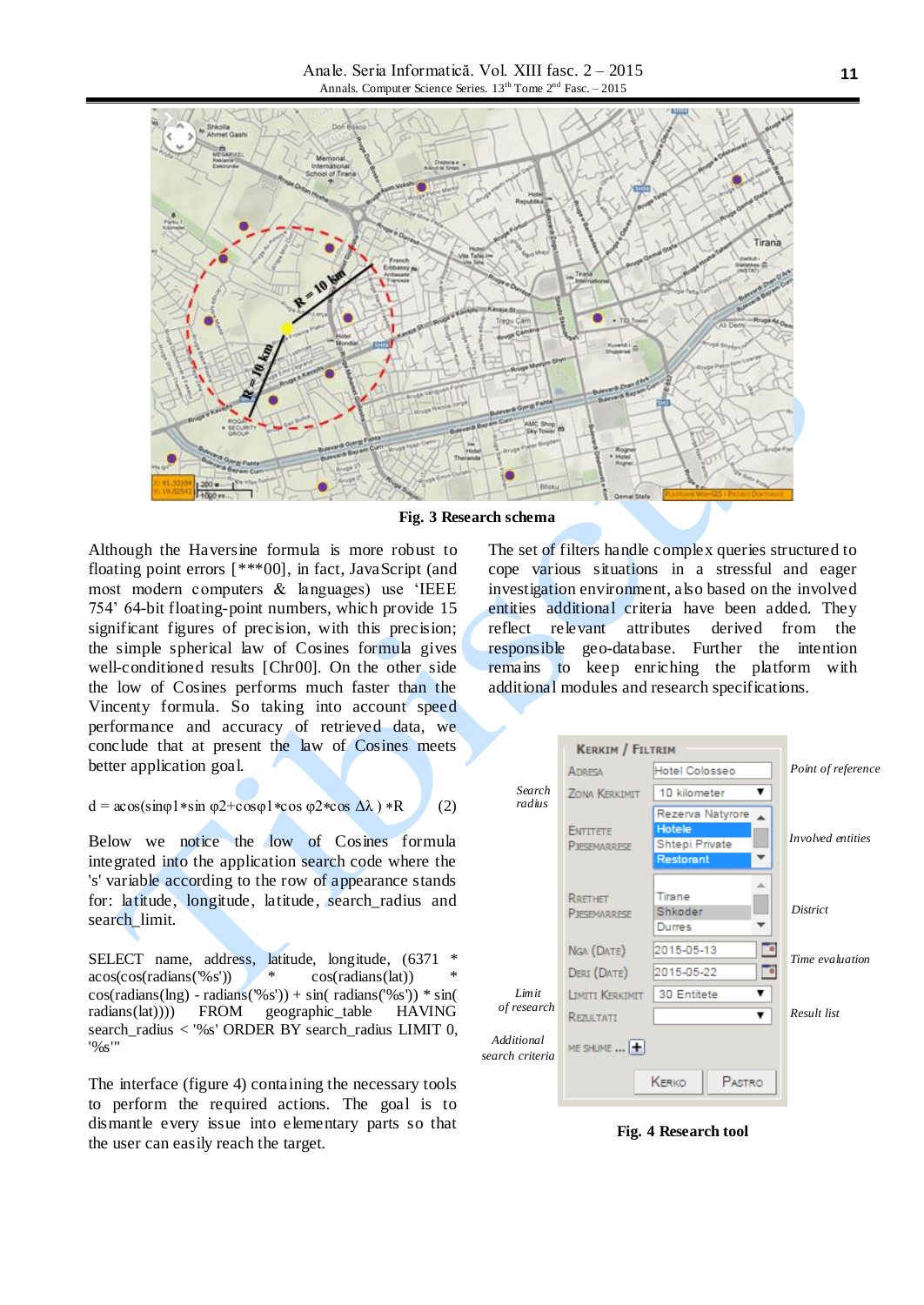

**Fig. 5 Statistical tool**

As the main goal of the researcher is to produce data in terms of reports or synopsis WGA automatically generates statistics (figure 5) based on the output. The report can be structured based on two elements entity or location. In case we scan a specific area (usually at district level) means we are interested to analyze entities for that area. In case we perform the research on multiple areas (more than one district) it is possible to group as well as by entity or location. Generated data can be analyzed on graphs or tabular formats and exported into pdf, xls or doc formats. The user reaches a new standard of just visualizing the current issue.

#### **3. REPLICATION TECHNIQUE**

The development of handled applications such as tablets, smart phones, laptop, for dynamic users creates optimal conditions to focus on Gis technology. Data replication stands as an important pillar for management issues for many private and government entities. Data replication is driven by the need to maintain more accurate and up-to-date spatia l databases, but the same time reduce data acquisition and maintenance costs [MK02]. Due to the new administrative reform in the country a large number of issues need to be restructured.

The new territorial reform affects directly spatial attributes which also need to be reflected on maps. Old data must be replaced by entities. This will affect most of spatial distributed object which will need partial or full update. When it comes to geographic entities we easily presume the large quantity of data to be affected. Using traditional methods could cause process overload and inconsistent data management. Efficient data exchange is crucial to the successful future of the geospatial sector [SFI00]. Gis web based platform for data management associated with replication techniques for data turnover and distribution produce an optimal combination to support such issue.

The spatial database contain exclusively geographical coordinates associated with relevant attributes for each object avoiding this way redundant data that could slow the application performance. It wasn"t necessary to store data related to the map structure; due to internet performance has increased sharply, this allow us to exploit pre-generated maps offered by Geo suppliers which are much faster to load compared to local geo files. We exploit maps offered by Google through Google APIs by creating a second layer of markers for every accomplished research which overlays the existing map. This schema allows developing a two sided data flow between the user and the spatial database. A successful research is translated into a generated XML file containing located objects and the respective coordinates and attributes.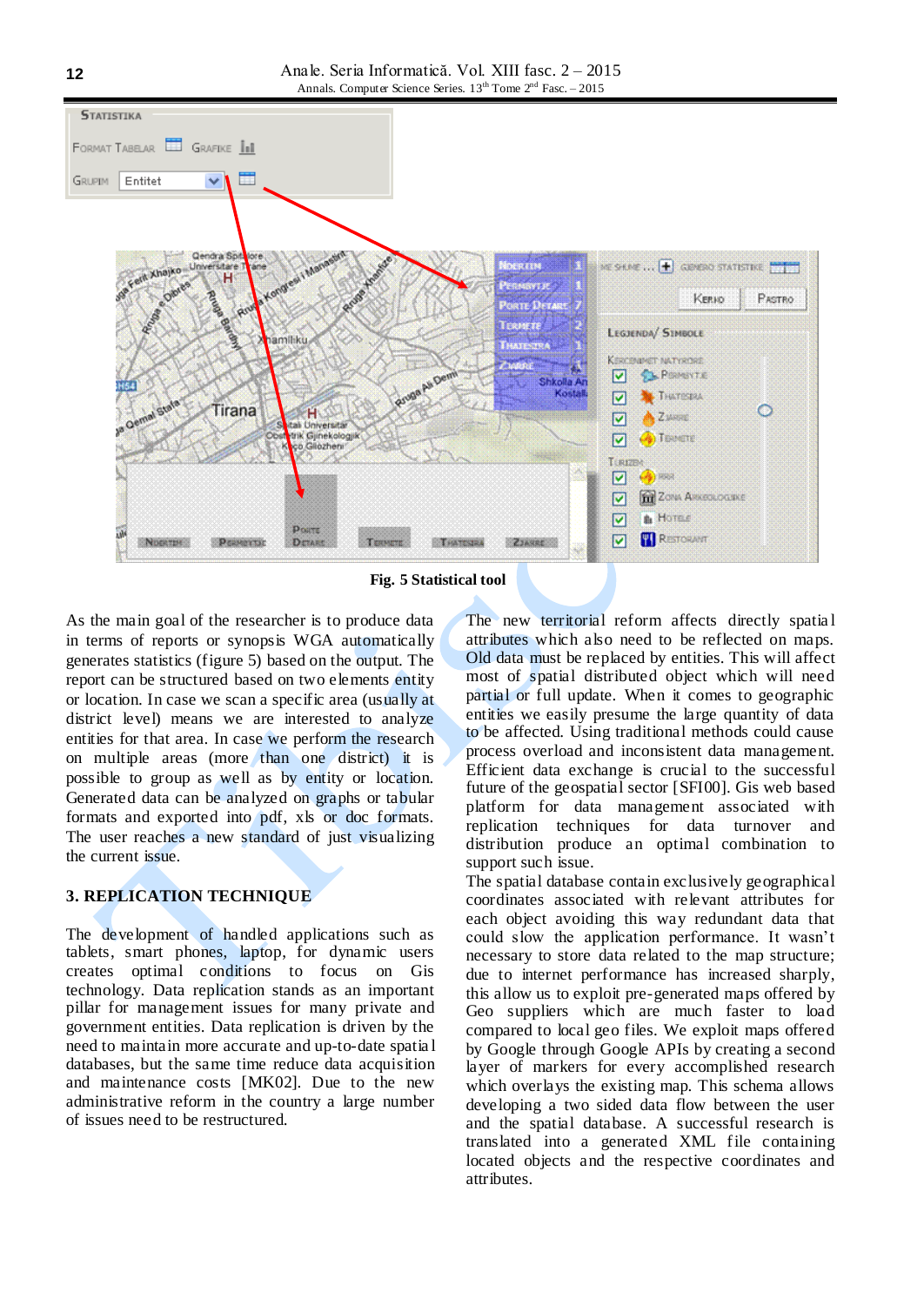#### **4. DATA FLOW SCHEMA**

Nowadays creating multiple copies of information into multiple locations turns into an essential step for a healthy performance. MySQL Replication raises the bar - a whole new level in terms of performance [LL12]. Platforms dealing with large amount of data are closely related with such supporting techniques. Web Gis Albania primarily relies on geographical data. Among all types of data, the necessity to kee p spatial data up-to-date is imperative for their dynamic nature. We claim the term dynamic due to the rapid evolution. A restaurant may close or transfer somewhere else. Bars can change name or category. Business entities are often subject to developments.<br>Hence information reflected geographically, information reflected geographically, associated to real world objects, evolves rapidly, as much as a week or month could be considered high value variables.

The new territorial reform divides the country into 61 administrative areas called municipality. We nee d geographically dispersed units converging into a centralized environment. That requires 61 peripheral slave servers connected into one master server (Figure 6). Peripherals act as autonomous entity which collect, distribute and manage geographical data related to the associated area. Each peripheral unit asks for specialists with sustainable geographical area knowledge associated with supportive skills in managing the platform system. The potentiality of WGA to generate reports has direct effect on the server performance which can lead to overload and data loss. Multiple backup and healthy recovery plans must always be on standby. This might need great efforts leading to massive consumption of physical and time sharing resources. Replication is considered a modern solution for backup and a healthy failover management.



**Fig. 6 Statistical tool**

From previous paper work [Hys12] I described the application data flow schema (Figure 7). We use two distinct database systems. Spatial database refers to any set of data describing the semantic and spatia l properties of real world phenomena (temporal properties are also possible) [Bed05]. The so-called "spatial database" is associated the context of data which preserves. We structure spatial database responsible for all entities belonging to the analyzed area.

Data insertion occurs through a simple mechanism, who transforms objects identified in real world into coordinates which are associated with corresponding attributes. They are unique as the objects reflecting the outside reality. These coordinates constitute the groundwork from which we manage to display symbols on maps and further structure reports based on the output.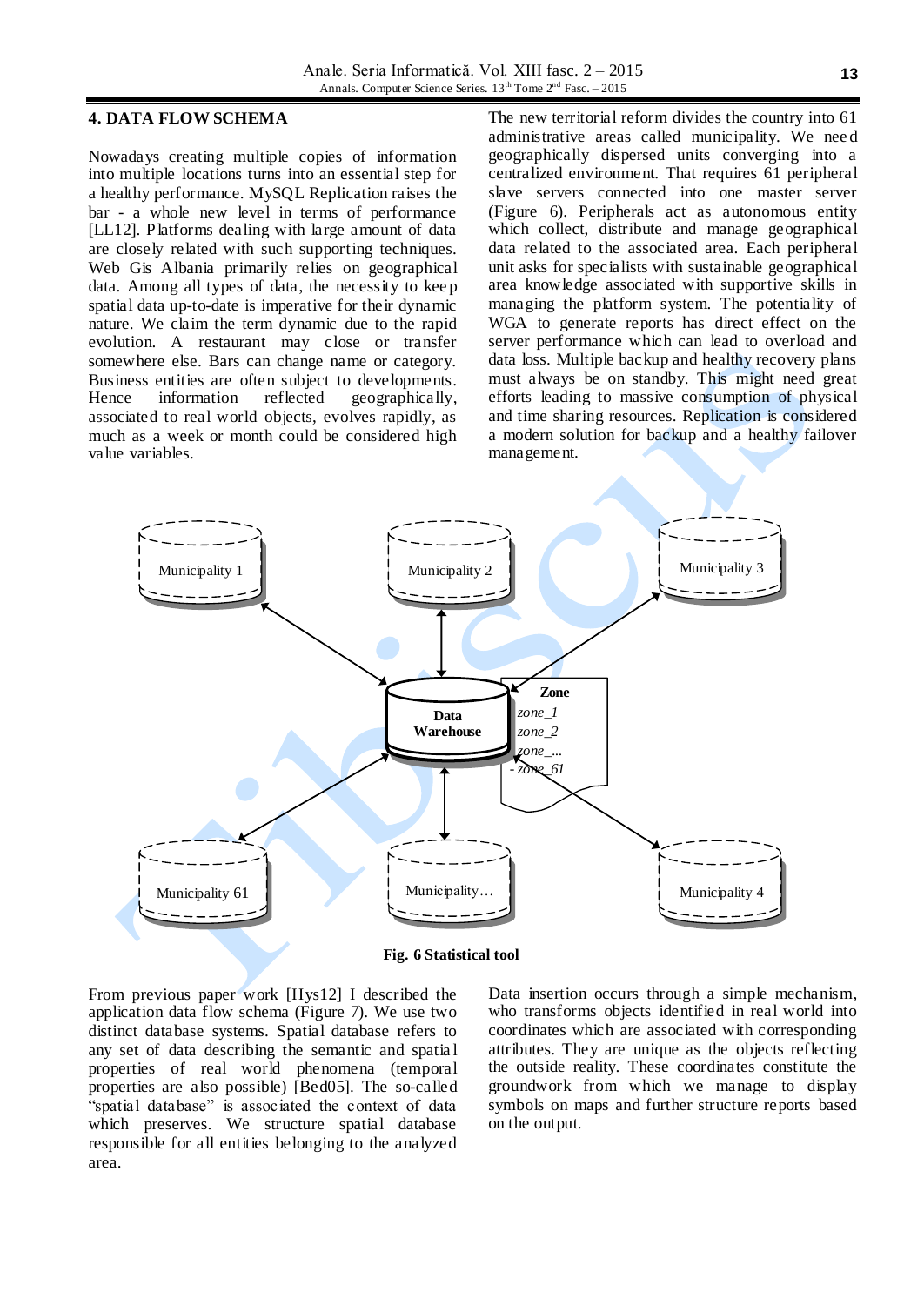

**Fig. 7 Data flow schema, Web Gis Albania**

We exploit a second database to store pre-processed dynamic maps with the help of ArcGIS package. After that, we store maps converted into images .gif or .jpeg type in the database as blob files. Blob is a binary large object that can hold a variable amount of data whose values are treated as binary strings. It is compatible when it comes to store image data [\*\*\*15]. Figure 8 present the spatial database schema which store any entity that can be spatially displayed and represent a point of interest for the population and decision-making authorities. Each primary entity is divided into categories in a one-to-many relationship reflecting specific issues. For each category in a one-to-many relationship, we structure databases reflecting relevant units storing coordinates and specific attributes for each object of that category. Most of information is stored in these tables. The centralized spatial database claims the same table structure. Meanwhile peripheral databases preserve the geographical source of the derived data through the additional attribute id\_municipality, essential to avoid data overlap. Through this column all data replicated into the Master database could be further exploited to produce general reports.

# **CONCLUSIONS**

All aspects of human activity are rooted in geographic space in some aspect [C+04]. As a result references to geographical locations are prevalent everywhere. The paper goal is to present a spatia l cycle data circulation based on a spatio-textual research transforming rough data into structured information further disseminated by spatia l replication techniques. The spherical algorithm such as the law of Cosin associated with additional text queries produced interesting results. We build a GIS based platform, initially for academicals research, offering a clear perspective for a spatial search engine. On the basis of well performed query stands a fully developed spatial database. That's why the platform needs frequent "attention".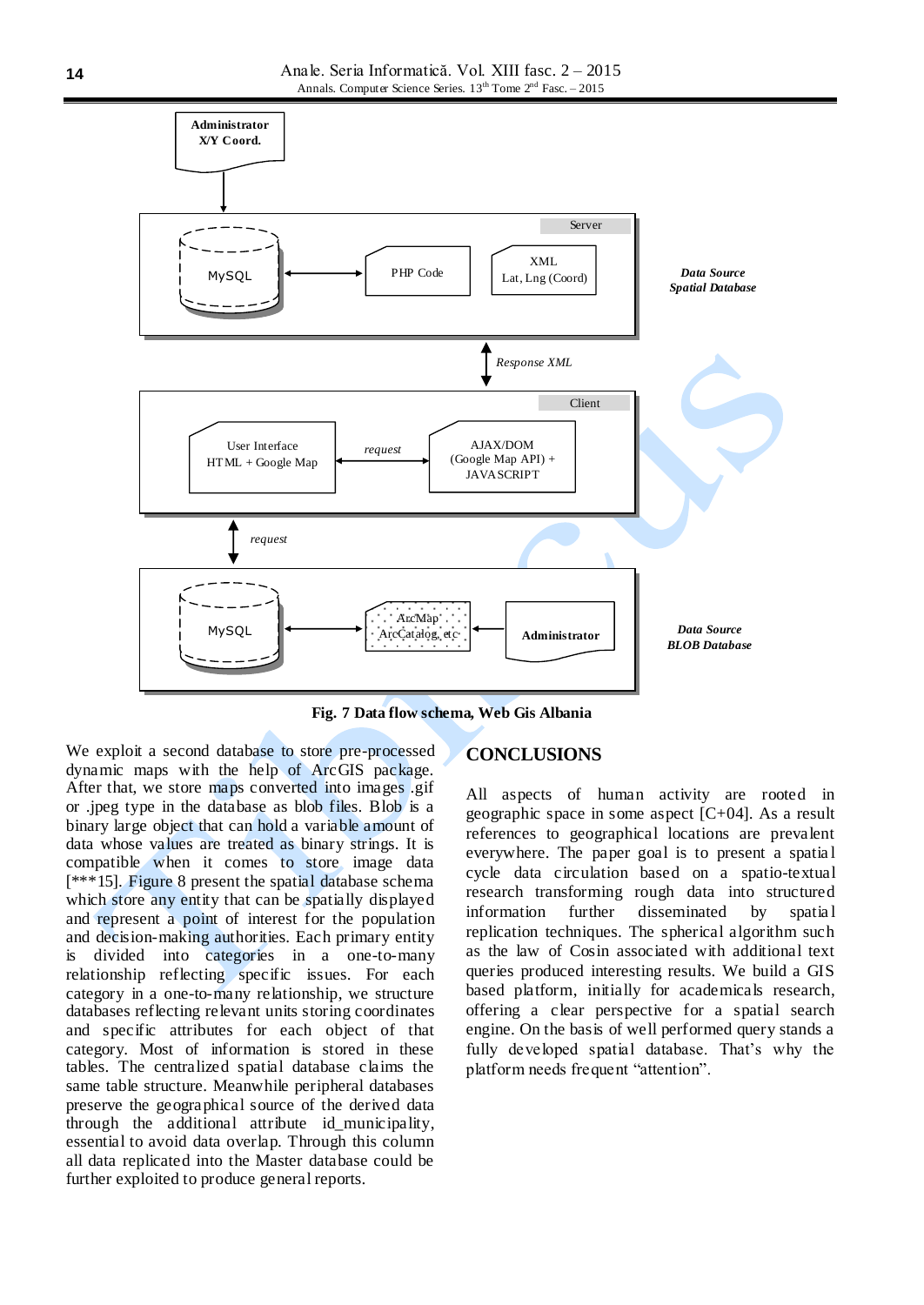Anale. Seria Informatică. Vol. XIII fasc. 2 – 2015 Annals. Computer Science Series. 13<sup>th</sup> Tome 2<sup>nd</sup> Fasc. – 2015



**Fig. 8 Spatial database schema**

The new territorial reform is an incentive to reflect geographical evolution. Good territory administration creates accurate, accessible, interoperable, timely, secure, and complete informati-on about land in an affordable and efficient way that promotes confidence between the public, its commercial enterprises, and government [RV11]. Wherever geographic evolution is present there is always necessity to reflect spatial changes. Administrative units include vast entities which by them undergo deep changes not only geographically, reflecting their spatial location evolution; also we face consistent changes in their associative attributes.

The paper addresses problems associated with spatia l data replication within a data-centralized mechanism and geographically distributed environment. The scope is to settle a healthy multiple data circulation among resources whose location are spatially extended. We concentrate on object location and their geographic coordinates followed by their associative attributes. The maps act as linen where results from the spatio-textual research overlay on it.

The data flow allows us to produce in short time complex data analyze and explicit reports based on decision-makers requirements. The replication technique will allow us to act as a connection bridge for all units into a centralized repository from which initiate most of the consentaneity for the geographic data flow. Through spatial replication we aim to reduce time extension of processes, increase availability and failure management, create a reliable standard from which people can easily retrieve informative data. WGA act as a source of communication also as a tool for most academicals projects. The goal is to prompt Gis supporters to rely on spatial technology and to further enrich their skills on spatial technology. Location information integrated into our digital information environment adds a previously missing conceptual dimension to our formulation of problems and questions [\*\*\*04]. The spatial component will turn into an underlying stone for many interactive processes such as urban planning, environmental issues, research methodology, business operations, etc. It is necessary to enlarge and upgrade the application. In the future perspective further enrichment of the spatial database will turn a key issue.